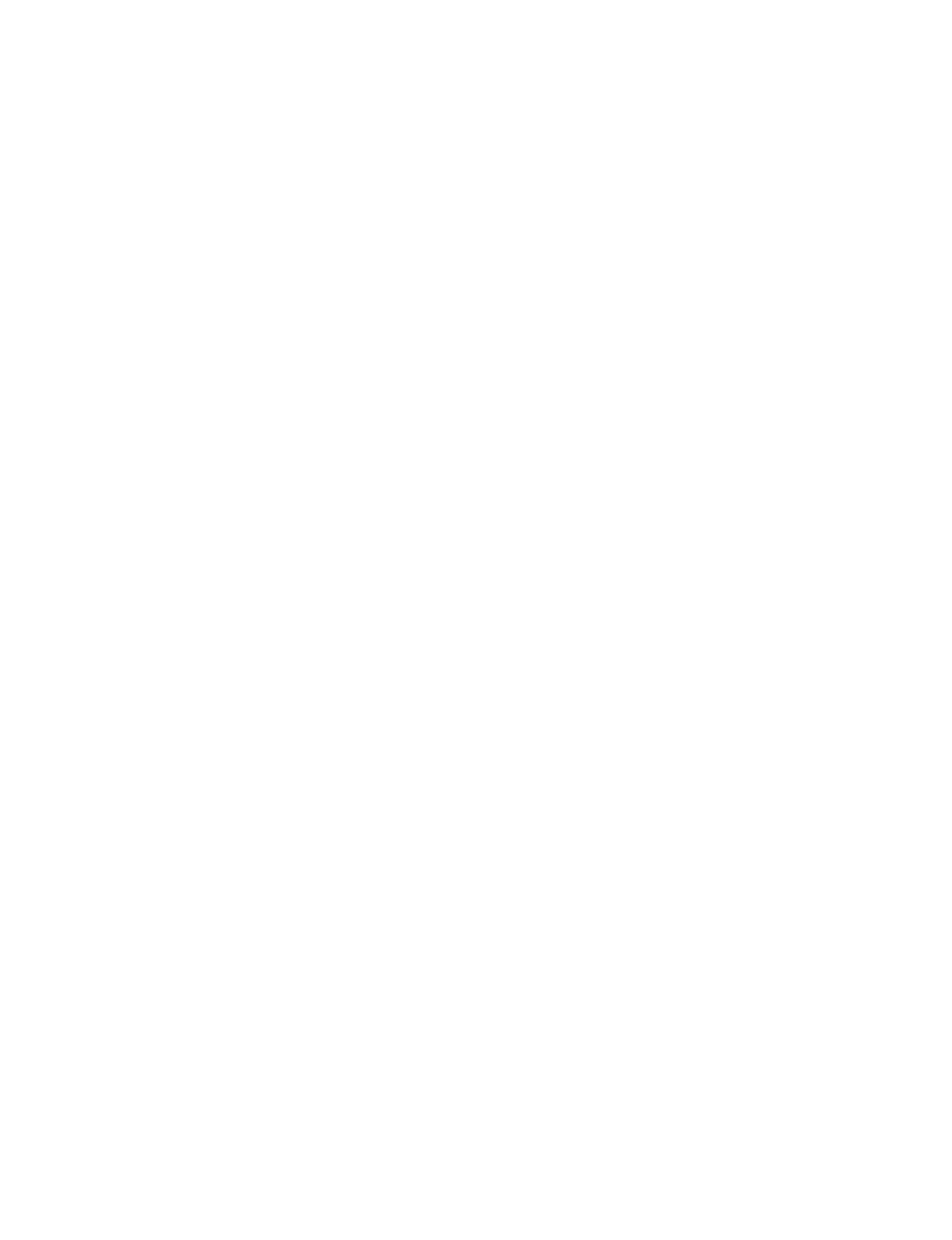**Editor-in-Chief** Prof. Dr. Çetin Erol, Ankara, Turkey

#### **Associate Editors**

Adnan Abacı, Ankara, Turkey Rüçhan Akar, Ankara, Turkey Nihal Akar Bayram, Ankara, Turkey Bülent Behlül Altunkeser, Konya, Turkey Serdal Arslan, Mersin, Turkey Oben Baysan, Ankara, Turkey Ahmet Kaya Bilge, İstanbul, Turkey Hakim Çelik, Şanlıurfa, Turkey Recep Demirbağ, Şanlıurfa, Turkey Ş. Remzi Erdem, Ankara, Turkey İlkay Erdoğan, Ankara, Turkey

#### **Senior Consultant in Biostatistics**

Kazım Özdamar, Eskişehir, Turkey

#### **Editorial Board**

Ramazan Akdemir, Sakarya, Turkey Levent Akyürek, Göteborg, Sweden Azin Alizadehasl, Tehran, Iran Necmi Ata, Eskişehir, Turkey Saide Aytekin, İstanbul, Turkey Vedat Aytekin, İstanbul, Turkey Ljuba Bacharova, Bratislava, Slovak Republic Luigi P. Badano, Udine, Italy Anzel Bahadır, Düzce, Turkey Adrian Baranchuk, Kingston, Ontario, Canada Murat Biteker, Muğla, Turkey Eugene Braunwald, Boston, MA, USA Cahid Civelek, St. Louis, MO, USA Ali Emin Denktaş, Houston, TX, USA Polychronis Dilaveris, Athens, Greece Fırat Duru, Zurich, Switzerland Ertuğrul Ercan, İzmir, Turkey Okan Erdoğan, İstanbul, Turkey Özcan Erel, Ankara, Turkey Ali Gholamrezanezhad, Tahran, İran Michael Gibson, Boston, MA, USA Orhan Gökalp, İzmir, Turkey

#### **Editors**

Cem Barçın, Ankara, Turkey Asife Şahinarslan, Ankara, Turkey

Faruk Ertaş, Diyarbakır, Turkey Sadi Güleç, Ankara, Turkey Ali Gürbüz, İzmir, Turkey Alper Kepez, İstanbul, Turkey Teoman Kılıç, Kocaeli, Turkey Ece Konaç, Ankara, Turkey Serdar Kula, Ankara, Turkey Selma Metintaş, Eskişehir, Turkey Kurtuluş Özdemir, Konya, Turkey Necla Özer, Ankara, Turkey Murat Özeren, Mersin, Turkey Leyla Elif Sade, Pittsburgh, PA, USA

#### **Consultant in Biostatistics**

Fezan Mutlu, Eskişehir, Turkey

Bülent Görenek, Eskişehir, Turkey Okan Gülel, Samsun, Turkey Sema Güneri, İzmir, Turkey Yekta Gürlertop, Edirne, Turkey Murat Güvener, Ankara, Turkey Cemil İzgi, London, UK Diwakar Jain, Philadelphia, USA Erdem Kaşıkçıoğlu, İstanbul, Turkey Cihangir Kaymaz, İstanbul, Turkey Mustafa Kılıç, Denizli, Turkey Mustafa Kılıçkap, Ankara, Turkey Serdar Küçükoğlu, İstanbul, Turkey Thomas F. Lüscher, Zurich, Switzerland/London, UK Peter Macfarlane, Renfrewshire, Scotland Robert W. Mahley, San Francisco, CA, USA Giuseppe Mancia, Milan, Italy G.B. John Mancini, Vancouver BC, Canada Anthony De Maria, San Diego, CA, USA Pascal Meier, London, UK Franz H. Messerli, New York, USA Sanem Nalbantgil, İzmir, Turkey Navin C. Nanda, Birmingham, AL, USA Yılmaz Nişancı, İstanbul, Turkey

#### **Previous Editor-in-Chief**

Bilgin Timuralp, Eskişehir, Turkey

İlke Sipahi, İstanbul, Turkey Ahmet Temizhan, Ankara, Turkey Belma Turan, Ankara, Turkey Ercan Tutar, Ankara, Turkey Omaç Tüfekçioğlu, Ankara, Turkey F. Ajlan Tükün, Ankara, Turkey Erol Tülümen, İstanbul, Turkey Taner Ulus, Eskişehir, Turkey Mehmet Uzun, İstanbul, Turkey Aylin Yıldırır, Ankara, Turkey Mehmet Birhan Yılmaz, İzmir, Turkey

#### **Social Media Editor**

Ümit Yaşar Sinan, İstanbul, Turkey

Hakan Oral, Ann Arbor, MI, USA Necla Özer, Ankara, Turkey Zeki Öngen, İstanbul, Turkey Mehmet Özkan, İstanbul, Turkey Sotirios N. Prapas, Athens, Greece Fausto J. Pinto, Lisbon, Portugal Vedat Sansoy, İstanbul, Turkey Raşit Sayın, Trabzon, Turkey Mark V. Sherrid, New York, USA Horst Sievert, Frankfurt, Germany İlke Sipahi, İstanbul, Turkey Richard Sutton, Monaco, Monaco Ahmet Şaşmazel, İstanbul, Turkey S. Lale Tokgözoğlu, Ankara, Turkey Murat Tuzcu, Cleveland, OH, USA Dilek Ural, İstanbul, Turkey Ahmet Ünalır, Eskişehir, Turkey Selma Arzu Vardar, Edirne, Turkey Mehmet Yokuşoğlu, Ankara, Turkey Jose L. Zamorano, Madrid, Spain Wojciech Zareba, New York, USA Yuqing Zhang, Beijing, China



The Owner on behalf of the Turkish Society of Cardiology / Türk Kardiyoloji Derneği adına İmtiyaz Sahibi: Vedat Aytekin Address: Nish İstanbul A Blok Kat: 8, No: 47-48 Çobançeşme Sanayi Cad. No: 11 Yenibosna, Bahçelievler 34196 İstanbul, Turkey Phone: +90 212 221 1730-38 Fax: +90 212 221 1754 E-mail: tkd@tkd.org.tr Web: www.tkd.org.tr CARDIOLOGY Editor-in-Chief Office: Phone: +90 (535) 461 41 62 Fax: +90 (212) 221 17 54 E-mail: info@anatoljcardiol.com

# **//AVES**

Publisher İbrahim KARA

General Manager Editor Ali ŞAHİN

İrem SOYSAL

Publishing Director

Arzu YILDIRIM Deniz KAYA Bahar ALBAYRAK Gizem KAYAN TEKAUT Gamze BİLGEN

Publication Coordinators

Irmak BERBEROĞLU Elif YILDIZ ÇELİK Alara ERGİN Ebru BOZ

Finance Coordinators Contact

Web Coordinator Sinem Fehime KOZ

Address: Büyükdere Cad. No: 105/9 34394 Şişli-İstanbul, Turkey Phone: +90 212 217 17 00 E-mail: info@avesyayincilik.com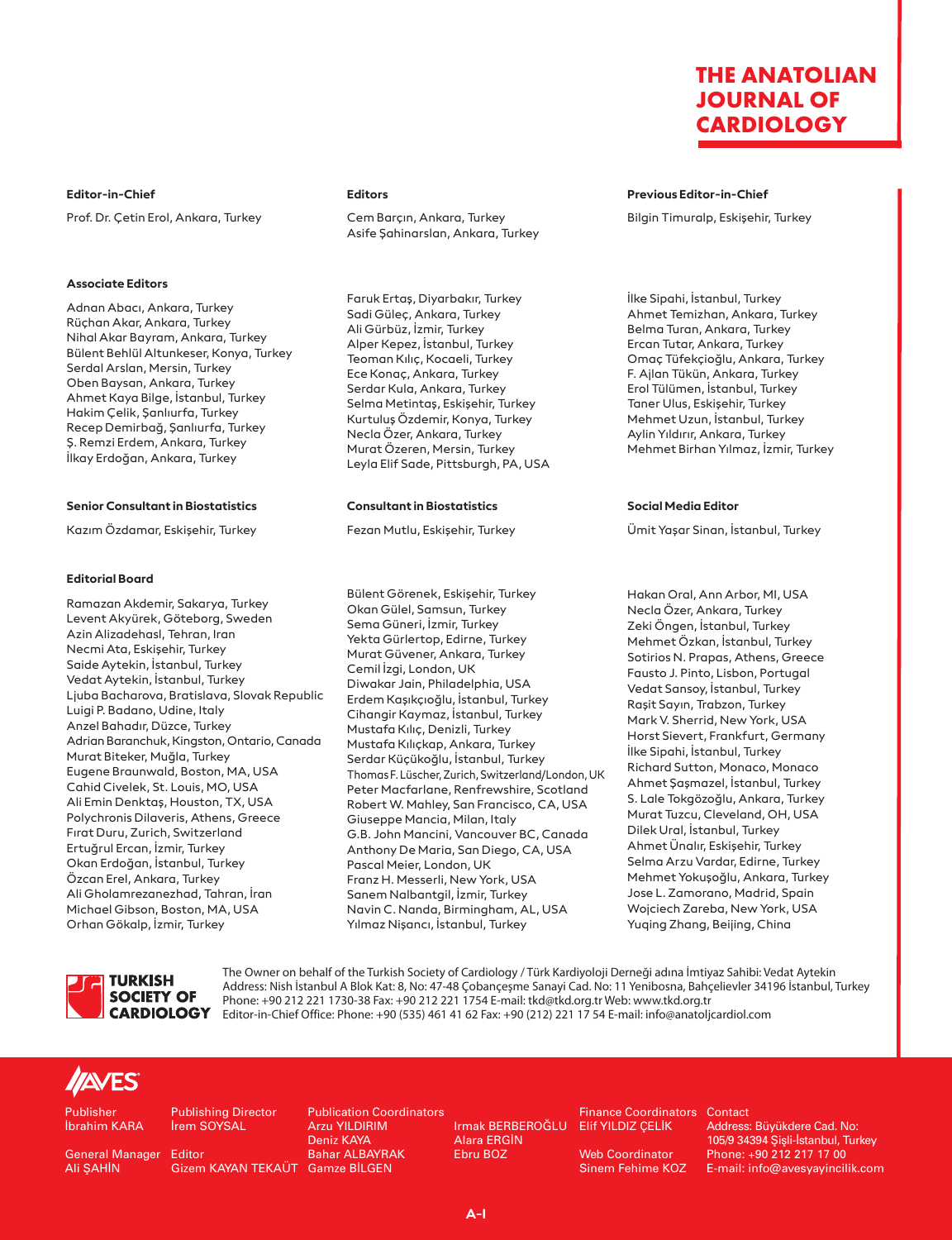# **AIMS AND SCOPE**

The Anatolian Journal of Cardiology is an international monthly periodical on cardiology published on independent, unbiased, double-blinded and peerreview principles. The journal's publication language is English however titles of articles, abstracts and Keywords are also published in Turkish on the journal's web site.

The Anatolian Journal of Cardiology aims to publish qualified and original clinical, experimental and basic research on cardiology at the international level. The journal's scope also covers editorial comments, reviews of innovations in medical education and practice, case reports, original images, scientific letters, educational articles, letters to the editor, articles on publication ethics, diagnostic puzzles, and issues in social cardiology.

The target readership includes academic members, specialists, residents, and general practitioners working in the fields of adult cardiology, pediatric cardiology, cardiovascular surgery and internal medicine.

The editorial and publication processes of the journal are conducted in accordance with the guidelines of the International Committee of Medical Journal Editors (ICMJE), the World Association of Medical Editors (WAME), the Council of Science Editors (CSE), the European Association of Science Editors (EASE), the Committee on Publication Ethics (COPE) and the HEART Group.

The Anatolian Journal of Cardiology is indexed in Science Citation Index Expanded, PubMed/MEDLINE, EMBASE, Scopus, EM-Care, CINAHL, Gale/Cengage Learning, EBSCO, DOAJ, ProQuest, Index Copernicus and TÜBİTAK ULAKBİM TR Index.

The requirements for submission of manuscripts and detailed information about the evaluation process are available in the published journal and also as 'Instructions for Authors' on the web site (http://www.anatoljcardiol.com).

Statements and opinions expressed in the Anatolian Journal of Cardiology reflect the views of the author(s). All liability for the advertisements rests with the appropriate organization(s). The Turkish Society of Cardiology, the editor-in-chief and AVES do not accept any responsibility for these articles and advertisements.

#### **Subscriptions**

The Anatolian Journal of Cardiology is printed on acid-free paper. Applications for subscriptions should be made to the Editorial Office. The abstracts and full texts of published articles can be accessed free of charge at http://www.anatoljcardiol.com.

#### **Financial support and advertising**

The revenue of the Anatolian Journal of Cardiology is derived from subscription charges and advertisements. Institutions wishing to place an advertisement in the printed version of the journal or on the web page should contact AVES.

| Owner          | : Turkish Society of Cardiology                                                                                         |  |  |
|----------------|-------------------------------------------------------------------------------------------------------------------------|--|--|
| <b>Address</b> | : Çobançeşme Sanayi Cad., No: 11, Nish İstanbul, A Blok, No: 47-48,                                                     |  |  |
|                | 34196, Yenibosna, Bahçelievler, İstanbul, Turkey                                                                        |  |  |
| Phone          | : +90 212 221 17 30 / +90 0212 221 17 38                                                                                |  |  |
| Fax            | $: +902122211754$                                                                                                       |  |  |
| E-mail         | : tkd@tkd.org.tr                                                                                                        |  |  |
|                | Editor-in-Chief: Prof. Dr. Cetin Erol                                                                                   |  |  |
| <b>Address</b> | : Çobançeşme Sanayi Cad., No: 11, Nish İstanbul, A Blok, No: 47-48,<br>34196. Yenibosna. Bahcelievler. İstanbul. Turkey |  |  |

|           | 34196, Yenibosna, Bahçelievler, İstanbul, Turkey      |
|-----------|-------------------------------------------------------|
| Phone     | $: +90(535)4614162$                                   |
| Fax       | : +90 (212) 221 17 54                                 |
| E-mail    | : info@anatoljcardiol.com                             |
| Publisher | : AVES                                                |
| Address   | : Büyükdere Cad., 105/9 34394 Şişli, İstanbul, Turkey |
| Phone     | $: +902122171700$                                     |
| E-mail    | : info@avesyayincilik.com                             |
| Web page  | : avesyayincilik.com                                  |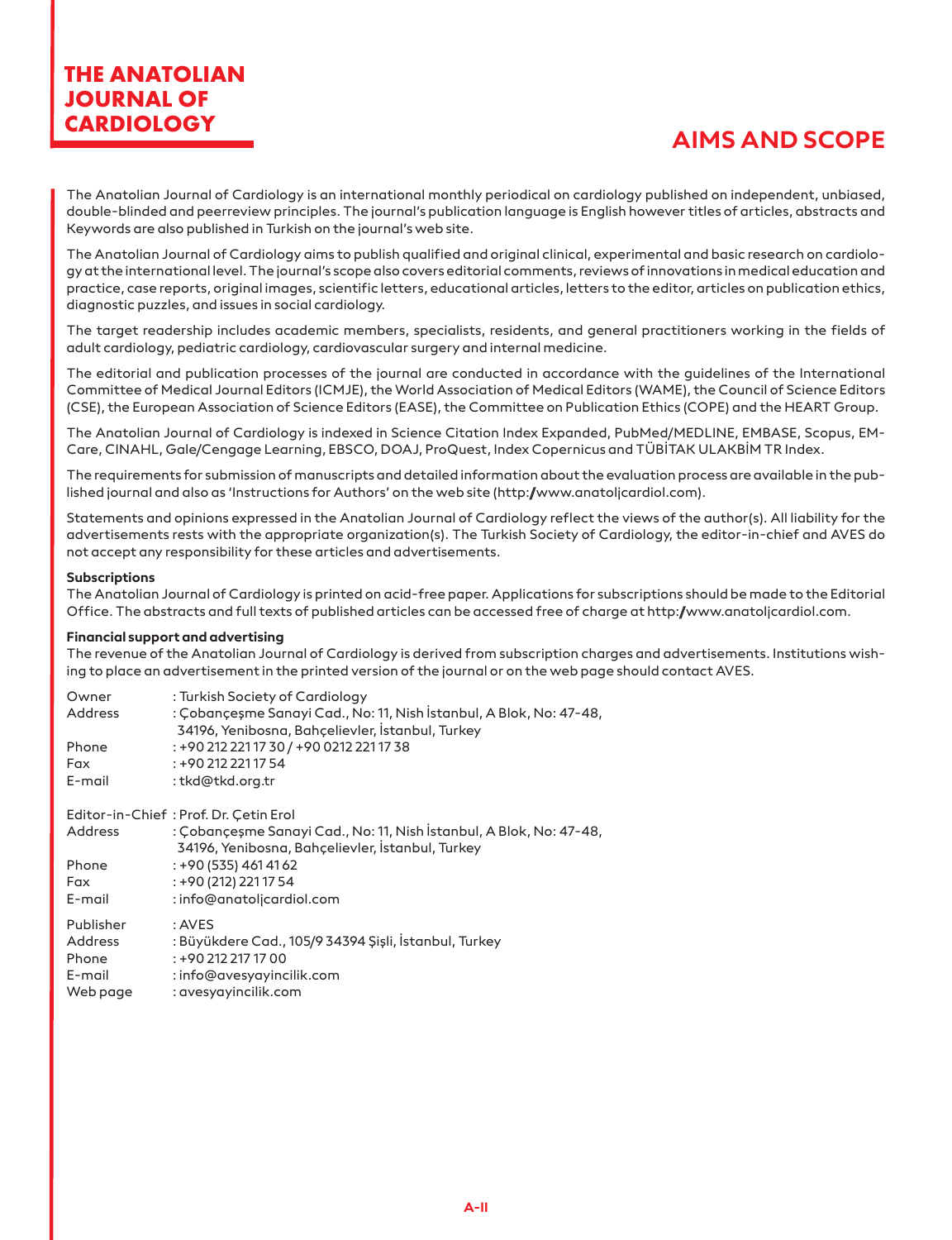# **INSTRUCTIONS FOR AUTHORS**

The Anatolian Journal of Cardiology is published in accordance with the principles of independent, unbiased, and double-blinded peer review. It publishes original research related to clinical, experimental and basic sciences on cardiology, editorial comments, reviews covering current issues, educational articles, scientific letters, case reports, letters to the editor, original images, articles on history of medicine and publication ethics, diagnostic puzzles, and interviews deemed appropriate for the purposes and scope of the journal.

The journal evaluates only the manuscripts submitted through its online submission system on the web site http://www.anatoljcardiol. com. Manuscripts sent by other means will not be accepted.

The primary conditions for the acceptance of manuscripts for publication are originality, scientific value and citation potential.

#### **STATEMENTS AND GUIDELINES**

#### **Statements**

- All statements and opinions expressed in the manuscripts published in the Anatolian Journal of Cardiology reflect the views of the author(s). All liability for the advertisements rests with the appropriate organization(s). The Turkish Society of Cardiology, the Editor-in-Chief and AVES do not accept any responsibility for articles and advertisements.
- The manuscripts submitted to the journal, except abstracts, presentations, reviews and parts of theses, should not have been accepted and published previously elsewhere in electronic or printed format. Manuscripts evaluated and rejected by other journals must mention any previous submissions and supply reviewer's reports. This will help to accelerate the evaluation process. If the submitted manuscript has been previously presented at a meeting, the name, date, city and country must be specified.
- The authors transfer all copyrights of the manuscript in the framework of national and international regulations to the Turkish Society of Cardiology as of evaluation process. A Copyright Transfer Form signed by corresponding author in order must be submitted to the journal with manuscript. After acceptance of manuscript, all of authors must fill and sign Copyright Transfer form. A separate form for each manuscript should be submitted. Manuscripts submitted without a Copyright Transfer Form will not be accepted. In the case of rejection, all copyrights transfer to the authors again. Authors must confirm that they will not submit the work to another journal, publish it in the original or another language and or allow a third party to use the manuscript without the written permission of the Turkish Society of Cardiology.
- All contents are the authors' responsibility. All financial liability and legal responsibility associated with the copyright of submitted tables, figures and other visual materials protected by national and international laws rest with the authors. The authors take responsibility for any legal proceedings issued against the journal.
- Rejected manuscripts will not be returned except for artwork.
- To clarify scientific contributions and responsibilities and any conflict of interest issues relevant to the manuscript, all parts of the 'Authors' Contribution' form must be completed by the corresponding author and the 'ICMJE Uniform Disclosure Form for Potential Conflicts of Interest' must be completed online by all authors. Both forms should be included in the manuscript at the time of original submission.

#### **Guidelines**

• The format of the manuscripts must be in accordance with the ICM-JE Recommendations for the Conduct, Reporting, Editing and Publication of Scholarly Work in Medical Journals (updated in December 2014: http://www.icmje.org/icmje-recommendations.pdf).

• The presentation of the manuscripts must be in accordance with international guidelines. CONSORT should be used for randomized trials, STROBE for observational studies, STARD for diagnostic studies, PRISMA for systematic reviews and meta-analyses, ARRIVE for animal studies, and TREND for non-randomized behavior and public health studies.

**THE ANATOLIAN JOURNAL OF CARDIOLOGY**

#### **Ethics**

- All manuscripts will be vetted by the Editor-in-Chief's Office for possible plagiarism and duplication. Sanctions will be imposed in accordance with the guidelines of the Committee on Publication Ethics (COPE) and with the principles of the HEART Group when non-ethical issues arise. The authors must obtain the permission of the copyright holder for non-original tables, figures, graphs, images and other visuals.
- The authors should acknowledge and provide detailed information on any contributions in kind and financial support given by any foundations, institutions and firms.
- An ethics committee report prepared in conformity with the WMA Declaration of Helsinki - Ethical Principles for Medical Research Involving Human Subjects and the Guide for the Care and Use of Laboratory Animals is required to be submitted with experimental and clinical studies, drug trial studies and some case reports. Authors may be asked by the Editor-in-Chief's Office for an ethics committee report or similar in other circumstances also. Manuscripts reporting the results of experimental studies must explain in detail all procedures which volunteer subjects and patients have undergone and a statement indicating that consent for the study has been obtained from all subjects should be included in the text. Animal studies should clearly specify how pain or discomfort has been relieved.

#### **PREPARATION AND SUBMISSION OF MANUSCRIPTS**

Manuscript files should be prepared with Microsoft Office Word. The online submission system will direct authors during all stages of submission and provide necessary support for accelerating the submission process. A list of the files that should be supplied through the online submission system is provided below.

- **1. Title Page**
- **2. Main Text**
- **3. Tables, Graphs and Figures**
- **4. Copyright Transfer Form**
- **5. Author Contribution Form**
- **6. ICMJE Uniform Disclosure Form for Potential Conflicts of Interest**

#### **1. Title Page**

Information about the authors and their institutions should not be included in the main text, tables, figures and video documents. Since submitted manuscripts are evaluated by the reviewers through the online system, personal identification is excluded in the interests of unbiased interpretation. Thus, only information about the manuscript as specified below should be included on the title page. For each type of manuscript, it is mandatory to upload a title page as a separate Microsoft Word document through the online submission system. The title page should include the names of the authors with their latest academic degrees, and the name of the department and institution, city and country where the study was conducted. If the study was conducted in several institutions, the affiliation of each author must be specified with symbols. The correspondence address should contain the full name of the corresponding author, postal and e-mail addresses, phone and fax numbers. If the content of the manuscript has been presented before,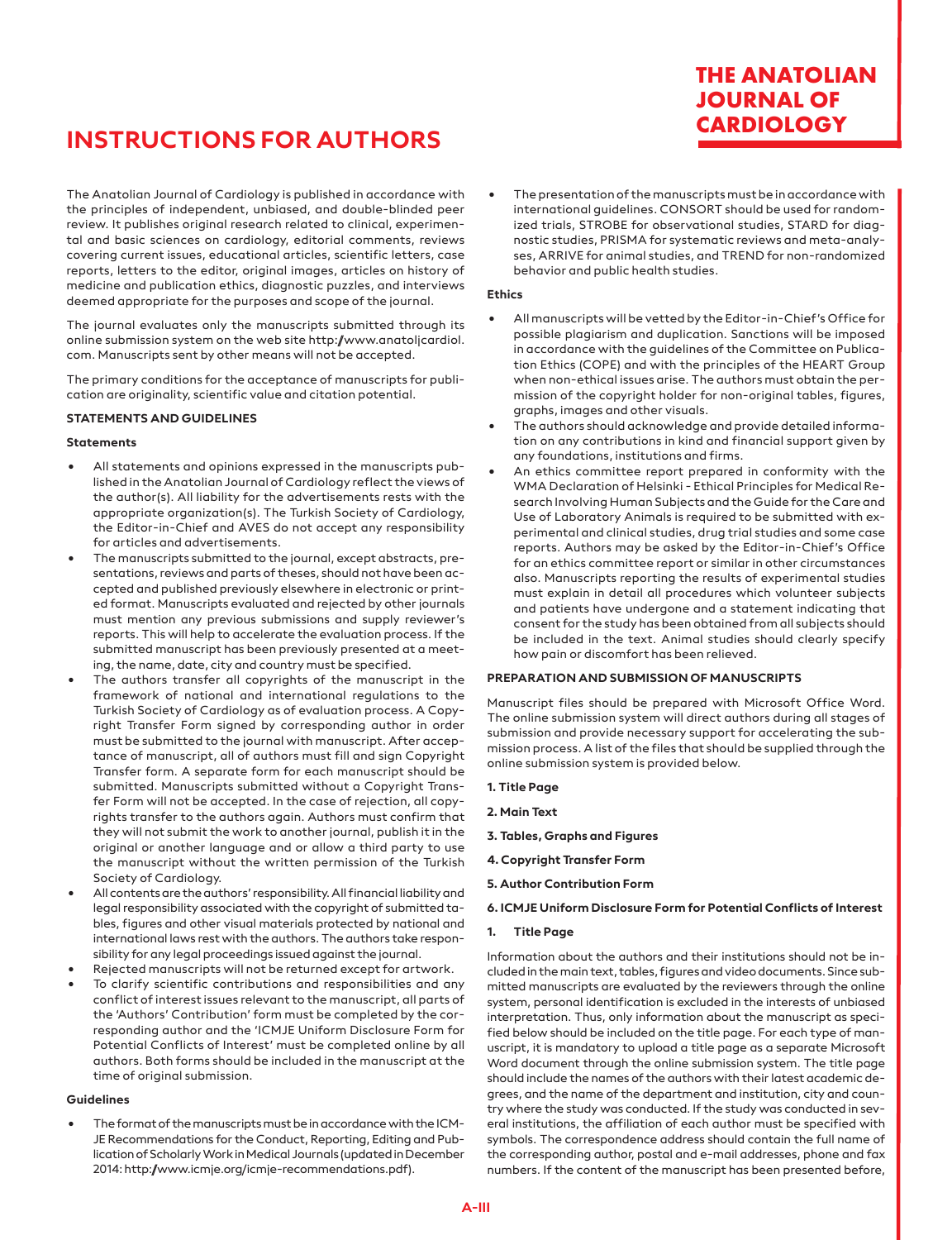the name, date and place of the meeting must be noted. Disclosure of conflict of interest, institutional and financial support, author contributions, acknowledgments, and ORCID iDs of the authors should be included on the title page.

#### **2. Main Text**

The manuscripts submitted to our journal are classified and evaluated according to the manuscript types stated below. During preliminary evaluation, the editors assess whether a manuscript's format and sub-headings are prepared in accordance with the journal's guidelines. Therefore, it is important that authors check the accuracy of the main text in terms of the following.

#### **A. Manuscript types**

- **Original investigation**
	- **Editorial comment**
	- **Review**
	- **Education**
	- **Scientific letter**
	- **Case report**
	- **Original image**
	- **Letter to the editor**
	- **Publication ethics**
	- **Scientific puzzle**
- **Miscellaneous articles**

**B. References**

**C. Special Terms and Conditions**

#### **A. Manuscript types**

- **• Original Research**
- Title
- Highlights: Each submission should be accompanied by 3 to 5 "highlight points" which should emphasize the most striking results of the study and highlight the message that is intended to be conveyed to the readers. It should be limited to 70 words.
- Structured Abstract: It should be structured with Objective, Methods, Results and Conclusion subheadings and should be limited to 250 words.
- Keywords: This section should contain a minimum of three and a maximum of six items in accordance with Medical Subject Headings (MeSH) terms prepared by the National Library of Medicine (NLM) and should be placed just below the abstract.
- Main Text: It should consist of Introduction, Methods, Results, Discussion, Limitations of the Study and Conclusion sections and should not exceed 5000 words excluding the references.
- References: The reference list should be provided following the Main Text. Limiting the number of references to 50 is usually sufficient.
- Tables, Figures and Images: They should be placed below the reference list and numbered according to their consecutive order in the main text.
- Title, Structured Abstract and Keywords should also be provided in Turkish for manuscripts submitted by Turkish authors or from Turkey. However, translations of these sections for manuscripts submitted by foreign authors outside Turkey will be the responsibility of the publisher.

**Statistical Analysis:** Statistical analysis should be conducted in accordance with the guidelines on reporting statistical data in medical journals [Altman DG, Gore SM, Gardner MJ, Pocock SJ. Statistical guidelines for contributors to medical journals. Br Med J 1983: 7; 1489- 93 and Lang T, Altman D. Basic statistical reporting for articles published in clinical medical journals: the SAMPL Guidelines. In: Smart P, Maisonneuve H, Polderman A (editors). Science Editors' Handbook, European Association of Science Editors, 2013.]. The software used for statistical analysis must be described. Data must be expressed as mean ± standard deviation when parametric tests are used to

compare continuous variables. For nonparametric tests, data must be expressed as median (minimum-maximum) or percentiles (25th and 75th percentiles). In advanced and complex statistical analyses, relative risk (RR), odds ratio (OR) and hazard ratio (HR) must be supported by confidence intervals and p values. The outcomes of statistical analyses and interpretation of the results must be in evidence-based scientific language (Editors of Heart Group journals. Statement on matching language to the type of evidence used in describing outcomes data. Anatolian Journal of Cardiology 2012;12:709).

#### **• Editorial Comment**

Authors are selected and invited by the Editor-in-Chief. This type of manuscript aims at providing a brief commentary on an article published in the journal by a researcher who is an authority in the relevant field or by the reviewer of the article.

#### • Title

- Main Text: It should not include subheadings and should be limited to 500 words.
- References: The reference list should follow the main text and the number of references should be limited by 15.
- Abstract, Keywords, Tables, Figures, Images and other visuals are not included in editorial comments.
- The title should also be provided in Turkish for works submitted by Turkish authors or from Turkey. The title of the manuscripts submitted by foreign authors outside Turkey will be translated into Turkish by the Editor-in-Chief's Office.

#### **• Review**

Reviews prepared by authors with extensive knowledge on a particular field, which has been reflected in international literature by a high number of publications and citations, are evaluated. The authors may be invited by the Editor-in-Chief. A review should be prepared in the format describing, discussing and evaluating the current level of knowledge or topic that is to be used in the clinical practice and it should guide further studies.

- **Title**
- Highlights: Each submission should be accompanied by 3 to 5 "highlight points" which should emphasize the most striking results of the study and highlight the message that is intended to be conveyed to the readers. It should be limited to 70 words.
- Abstract: It should not include subheadings and should be limited to 250 words.
- Keywords: This section should contain a minimum of three and a maximum of six items in accordance with Medical Subject Headings (MeSH) terms prepared by the National Library of Medicine (NLM) and should be provided just below the abstract.
- Main Text: It should include Introduction, other subheadings and Conclusion sections and should be limited to 5000 words excluding the references.
- References: The reference list should be placed just below the main text and the number of references should not exceed 50.
- Tables, Figures and Images: They should be provided after the reference list according to their order of appearance in the text.
- For reviews submitted by Turkish authors or from Turkey, Title, Abstract and Keywords should also be provided in Turkish. For reviews submitted by foreign authors outside Turkey, translations of these sections will be the responsibility of the publisher.

**NOTE:** The originality of the visuals included in the reviews should be assured by submission of an accompanying letter by the authors. Appropriate citation should be done for the visuals adapted from previously published sources, in accordance with the original versions of the printed or electronic copies. The written permission obtained from the copyright holder (publisher, journal or authors) should be sent to the Editor-in-Chief's Office.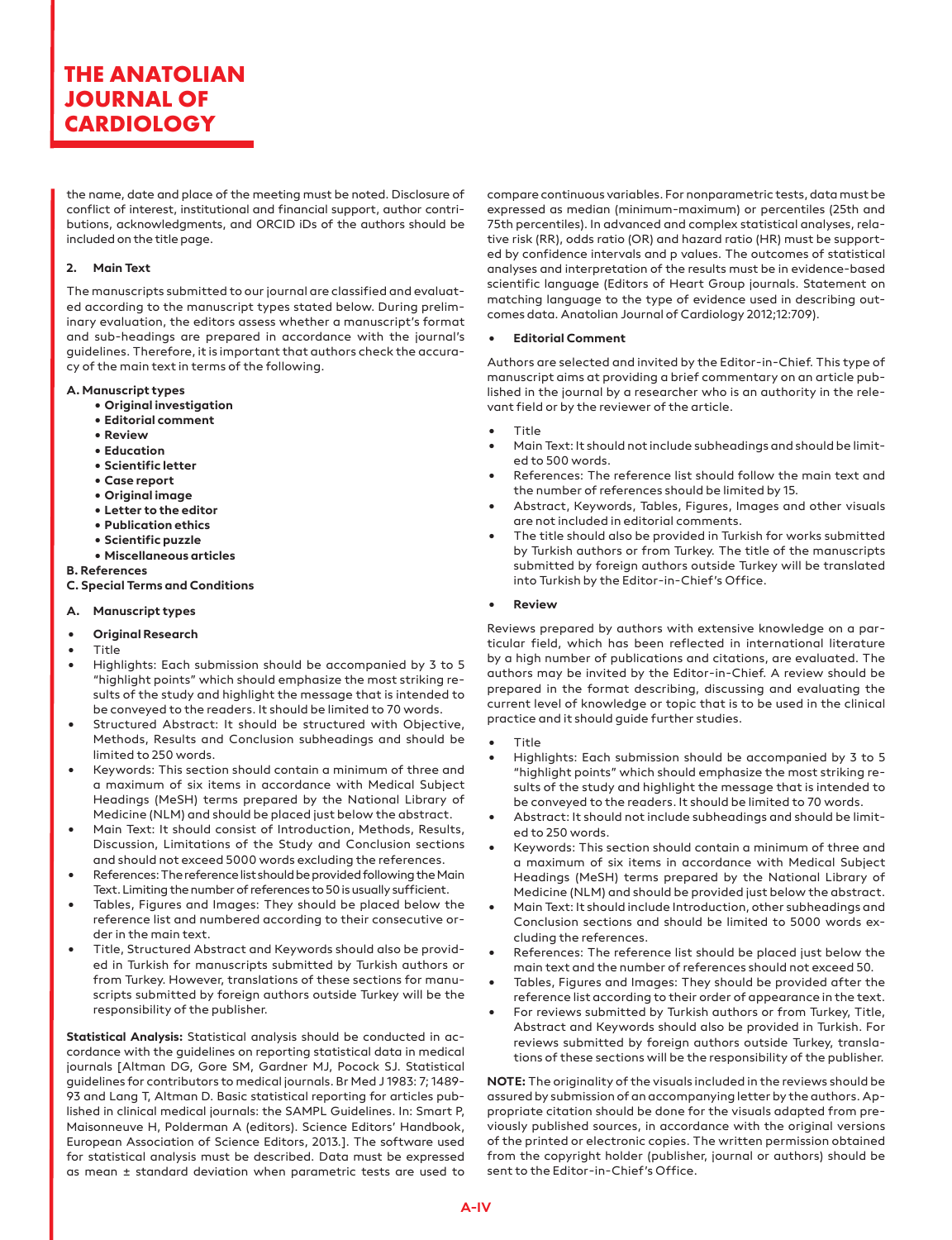#### **• Education**

Knowledge confirmed by the results of recent research studies, involved in education at academic level and used in clinical practices should be presented in detail in this type of manuscript.

- Title
- Abstract: It should not include subheadings and it should be limited to 250 words.
- Keywords: This section should contain a minimum of three and a maximum of six items in accordance with Medical Subject Headings (MeSH) terms prepared by the National Library of Medicine (NLM) and should be provided just below the abstract.
- Main Text: It should include Introduction, other subheadings and Conclusion sections and should not exceed 5000 words excluding the references.
- References: The reference list should be provided just below the main text and the number of references should be limited to 50.
- Tables, Figures and Images: They should be provided after the reference list according to their order of appearance in the main text.
- For educational articles submitted by Turkish authors or from Turkey, Title, Abstract and Keywords should also be provided in Turkish. For articles submitted by foreign authors outside Turkey, the translation of these sections will be carried out by the Editor-in-Chief's Office.

#### **• Scientific Letter**

Manuscripts which announce a new scientific invention, are clinically significant, and are in the form of a preliminary report are accepted for publication as scientific letters.

- Title
- Main Text: It should include Introduction, other subheadings and Conclusion sections and should not exceed 900 words excluding the references.
- References: The reference list should be provided just below the main text and the number of references should be limited to 10.
- Tables, Figures and Images: They should be provided below the reference list according to their order of appearance in the text and should be limited to two.
- Abstract and Keywords should not be included.
- For scientific letters submitted by Turkish authors or from Turkey, the Title should also be provided in Turkish. For letters submitted by foreign authors outside Turkey, the translation of these sections will be carried out by Editor-in-Chief's Office.

#### **• Case Report**

Since a limited number of case reports is published, only reports which are related to rare cases and conditions that constitute challenges in diagnosis and treatment, offer new methods or suggest knowledge not included in books, and are interesting and educational are accepted for publication.

- Title
- Main Text: It should include Introduction, Case Report, Discussion and Conclusion sections and should not exceed 700 words excluding the references.
- References: The reference list should follow the main text and the number of references should be limited to 10.
- Tables, Figures and Images: They should be provided after the reference list according to their order of appearance in the text and should be limited to two.
- Abstract and Keywords are not included.
- For case reports submitted by Turkish authors or from Turkey, the Title should also be provided in Turkish. For case reports submitted by foreign authors outside Turkey, the translation of these sections will be carried out by the Editor-in-Chief's Office.

**NOTE 1:** Case reports that include video images have a better chance of publication.

#### **• Original Image**

Impressive and rare images that reflect significant findings based on clinical science,

shed light on fundamental mechanisms of diseases, emphasize abnormalities or

introduce new treatment methods are accepted for publication.

- Title
- Main Text: It should not include subheadings and it should be limited to 250 words.
- Tables, Figures and Images: They should be provided after the main text according to their order of appearance in the text and should be limited to two.
- Abstract, Keywords and References are not included.
- For original images submitted by Turkish authors or from Turkey, the Title should also be written in Turkish. For images submitted by foreign authors outside Turkey, the translation of this section into Turkish will be carried out by the publisher.

**NOTE 1:** Those manuscripts with video images have a better chance of publication.

**NOTE 2:** Manuscripts prepared in accordance with original image criteria are published only as an e-page at the journal's website http://www.anatoljcardiol.com.

#### **• Letter to the Editor**

Letters to the Editor aim to discuss the importance of a manuscript previously published in the journal. This type of manuscripts should also include a comment on the published manuscript. Moreover, articles on topics of interest to readers within the scope of the journal, especially on educational issues, can be published in the format of a Letter to the Editor.

- Title
- Main Text: It should not include subheadings and it should be limited to 500 words.
- References: The reference list should follow the main text and the number of references should be limited to five. The volume, year, issue, page numbers, authors' names and title of the manuscript should be clearly stated, included in the list of references and cited within the text.
- Abstract, Keywords, Tables, Figures and Images, and other visuals are not included.
- For manuscripts submitted by Turkish authors or from Turkey, the Title should also be written in Turkish. For manuscripts submitted by foreign authors outside Turkey, the translation of this section into Turkish will be carried out by the publisher.

#### **• Publication Ethics**

These articles include current information on research and publication ethics and also cases of ethical violation.

- Title
- Main Text: It should not exceed 900 words.
- References: The reference list should follow the main text and the number of references should be limited to 10.
- Tables, Figures and Images: They should be placed after the reference list according to their order of appearance in the text and limited to two.
- Abstract and Keywords are not included.
- For articles submitted by Turkish authors or from Turkey, the Title should also be written in Turkish. For articles submitted by foreign authors outside Turkey, the translation of this section into Turkish will be carried out by the publisher.

#### **• Scientific Puzzle**

Images obtained directly or on operation, visuals revealed through EKG and/or imaging methods, and macroscopic-microscopic ana-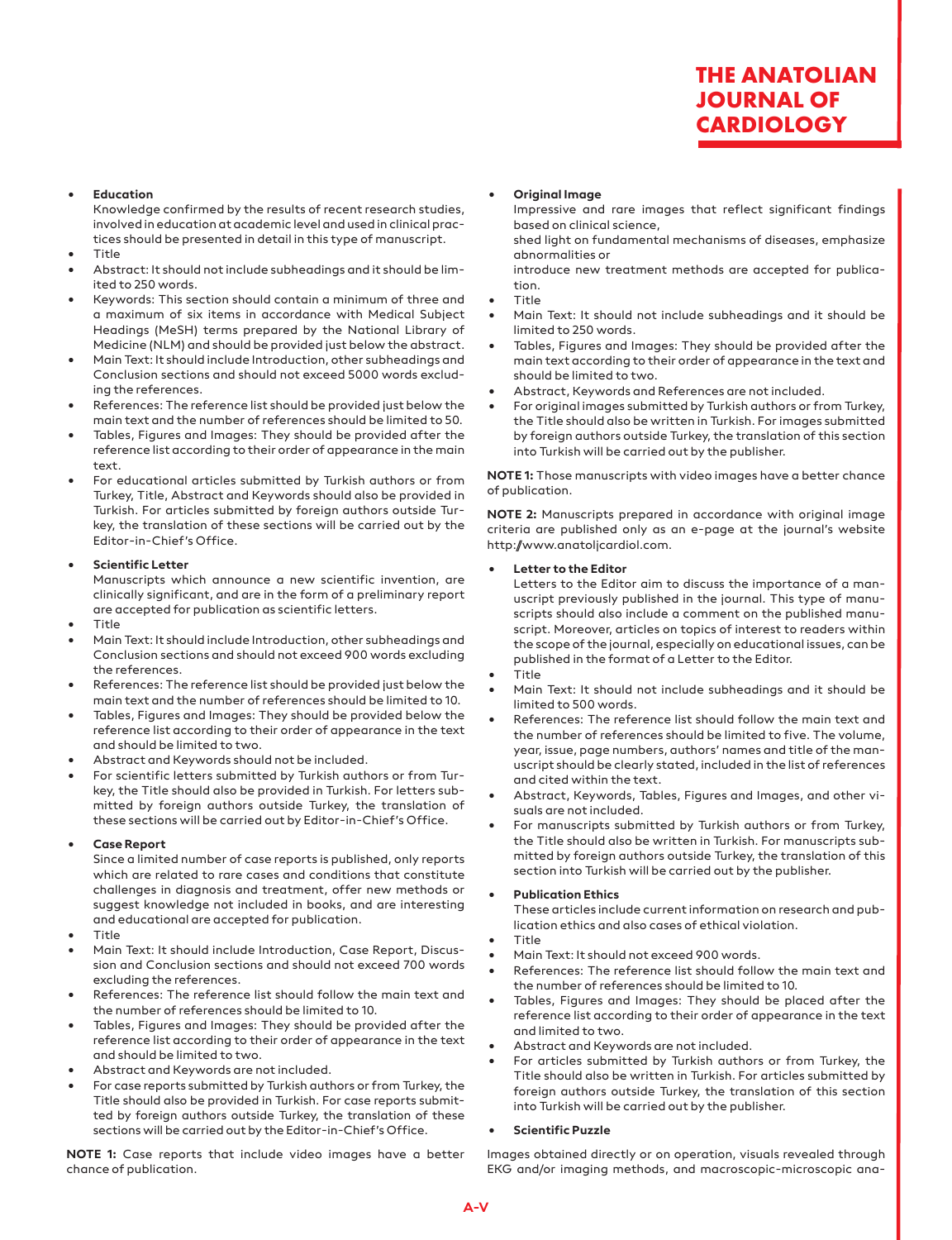tomical, pathological findings of attentiongrabbing and rare cases can be published. Unlike original images, the diagnosis and outcome of the case and image are hidden at the beginning in diagnostic puzzles. Four multiple-choice questions are prepared. In the following pages of the journal, the correct answer in terms of precise diagnosis and outcome is given with an explanation and didactic images and then discussed. The Editor-in-Chief will convert suitable images into the format of a diagnostic puzzle with the authors' permission.

- Title
- Main Text: It should not exceed 500 words.
- References: The reference list should follow the main text and be limited to a maximum of three.
- Tables, Figures and Images: They should be placed after the reference list according to their order of appearance in the text and should be limited to five.
- Abstract and Keywords should not be included
- For diagnostic puzzles submitted by Turkish authors or from Turkey, the Title should also be provided in Turkish. For diagnostic puzzles submitted by foreign authors outside Turkey, the translation of this section into Turkish will be carried out by the publisher.

#### **• Miscellaneous**

- This type of manuscript covers important events and obituaries. • Title
- Main Text: It should not exceed 1000 words.
- References: The reference list should follow the main text and the number of references should be limited to 10.
- Tables, Figures and Images: They should be placed after the reference list according to their order of appearance in the text and should be limited to five.
- Abstract and Keywords should not be included.
- For manuscripts submitted by Turkish authors or from Turkey, the Title should also be provided in Turkish. For manuscripts submitted by foreign authors outside Turkey, the translation of this section into Turkish will be carried out by the publisher.

#### **B. References**

- References should be numbered in the order in which they are cited within the main text.
- Only manuscripts published or accepted for publication should be cited.
- Recent publications related to the topic of the manuscript should be reviewed.
- References that are inaccessible and not indexed in any database should not be cited.
- The titles of journals should be abbreviated in accordance with (Patrias K. Citing medicine: the NLM style guide for authors, editors, and publishers [Internet]. 2nd ed. Wendling DL, technical editor. Bethesda (MD): National Library of Medicine (US); 2007 - [updated 2011 Sep 15; cited Year Month Day].
- When there are six or fewer authors, all authors should be listed. If there are seven or more authors, the first three authors should be listed followed by "et al." In the main text of the manuscript, references should be cited in superscript after punctuation.Both in-text citations and the references must be prepared according to the AMA Manual of style.The style and punctuation of the references should be formatted as in the following examples.

**Journal:** Muller C, Buttner HJ, Peterson J, Roskomun H. A randomized comparison of clopidogrel and aspirin versus ticlopidine and aspirin after placement of coronary artery stents. *Circulation*. 2000;101(6):590-593.

**Book Chapter:** Sherry S. Detection of thrombi. In: Strauss HE, Pitt B, James AE, eds. *Cardiovascular Medicine*. St Louis: Mosby; 1974:273-285.

**Book with Single Author:** Cohn PF. *Silent Myocardial Ischemia and Infarction*. 3rd ed. New York: Marcel Dekker; 1993.

**Editor(s) as author:** Norman IJ, Redfern SJ, eds. *Mental Health Care for Elderly People*. New York: Churchill Livingstone; 1996.

**Conference Paper:** Bengisson S. Sothemin BG. Enforcement of data protection, privacy and security in medical informatics. In: Lun KC, Degoulet P, Piemme TE, Rienhoff O, eds. MEDINFO 92. Paper presented at the 7th World Congress on Medical Informatics; September 6-10 1992; Geneva, Switzerland. Amsterdam: North-Holland; 1992:1561-1565.

**Scientific or Technical Report:** Smith P. Golladay K. Payment for durable medical equipment billed during skilled nursing facility stays. Final report. Dallas (TX) Dept. of Health and Human Services (US). Office of Evaluation and Inspections: October 1994. Report No: HHSIGOE 169200860.

**Thesis:** Kaplan SI. *Post-hospital Home Health Care: Elderly Access and Utilization*. Dissertation. Washington University; 1995.

**Manuscripts accepted for publication but not published yet:** Leshner AI. *Molecular Mechanisms of Cocaine Addiction. N Engl J Med*. Forthcoming 1997.

**Epub ahead of print articles:** Aksu HU, Ertürk M, Gül M, Uslu N. Successful treatment of a patient with pulmonary embolism and biatrial thrombus. *Anatolian J Cardiol*. December 26, 2012. doi: 10.5152/ akd.2013.062. [Epub ahead of print].

**Manuscript published in electronic format:** Morse SS. Factors in the emergence of infectious diseases. *Emerg Infect Dis (serial online)*. l995 Jan-Mar (cited 1996 June 5): 1(1): (24 screens). Available from: http:/ www.cdc.gov/ncidodlElD/cid.htm.

#### **C. Special Terms and Conditions**

• For double-blinded peer-review process, the names of the corresponding author and other authors, their affiliations and any information on the study centres should not be included in any part of the submitted manuscripts and images, except the Title Page.

This information should be added to the relevant section of the online submission system and included in the Title Page.

Pharmaceutical products should be written with their generic names and brand and company names, city and country should be specified for medical equipment and devices.

#### **3. Tables, Graphs and Figures**

- Tables, Graphs, Figures and other visuals should be numbered in the order of their citation within the text and names of patients, doctors and institutions should not be disclosed.
- Tables should be prepared in a Microsoft Office Word document using the command 'Insert Table' and inserted at the end of the references in the main text.
- Tables should not be submitted in JPEG, TIFF or other visual formats. For microscopic images, the magnification ratio and staining technique used should be specified in addition to figure legends.
- All visuals should have a high resolution (minimum 300 dpi).
- The thickness of the lines in graphs should be sufficient to minimize loss of quality if size reduction is needed during the printing process. The width of the graphs should be 9 cm or 18 cm. Drawings should be performed by professionals. No grey colours should be used.
- Abbreviations should be explained in alphabetical order at the bottom of the tables, graphs and figures
- Roman numbers should be avoided in tables and figures within the text and their titles.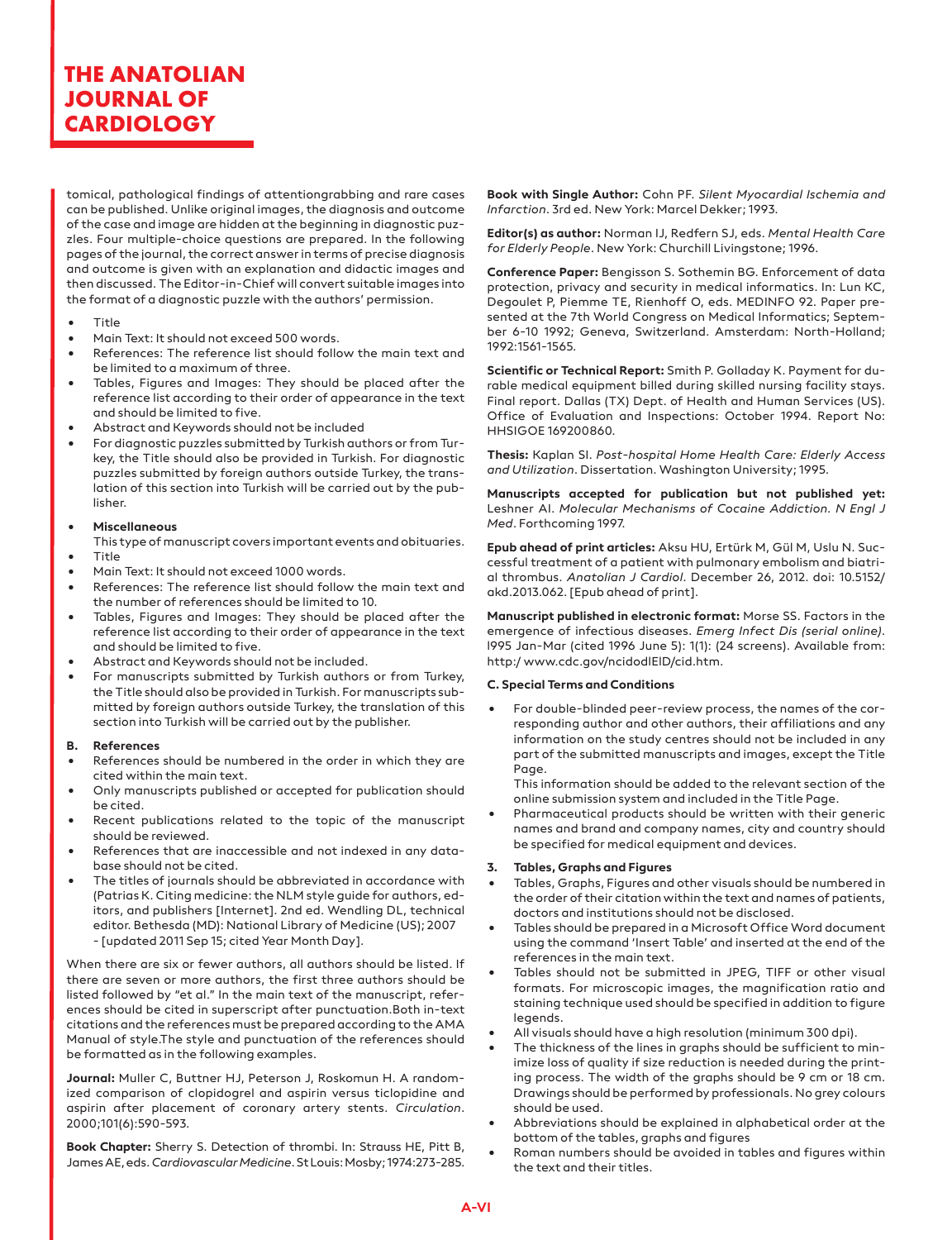- Decimal numbers used in text, tables and figures should be separated by commas in Turkish sections and by dots in English sections.
- Tables should be easily understandable and should not repeat the data in the main text.
- In addition to the pictures included in case reports and original images, video and movie images are published on the journal's website. These images should be prepared in MPEG format with a maximum size of 2 MB. They should be submitted to the journal with the manuscript documents. The names of patients, doctors, institutions and places should be omitted from all documents.

**NOTE:** All visuals in the manuscripts are printed in black and white without charge. However, 300 TL per article must be paid if colour is required. The Editor-in-Chief's Office of the Anatolian Journal of Cardiology should be contacted for payment.

#### **EVALUATION AND PUBLICATION**

- The main text submitted to the journal must be in English. Manuscripts written in other languages are not accepted. Citation potential is higher for manuscripts in English.
- The Editor-in-Chief's Office checks the conformity of the manuscript with the journal's general guidelines before sending it to associate editors and reviewers. Any manuscripts not prepared in accordance with the journal's guidelines will be returned for revision. The evaluation period is limited to 21 days. If revision is requested, authors should submit their revised manuscripts within 24 days. Manuscripts and revisions should be submitted through the online manuscript submission system at the website http://www.anatoljcardiol.com. Manuscripts sent by e-mail will not be accepted.
- Manuscripts are evaluated in accordance with the principles of double-blinded peer review. Of the submitted manuscripts, those considered to be suitable are subjected to preliminary evaluation by the Editor-in-Chief's assistants in terms of style, format, etc. and by the Editor-in-Chief in terms of their content. Manuscripts considered to be scientifically adequate are assigned to four reviewers. These reviewers are independent experts and members of the editorial board who have published internationally on the topic of the manuscript. Research articles, systematic reviews and meta-analyses are also evaluated by the Editor-in-Chief's statistician counsellors in addition to peer review. When needed, the manuscripts are scanned by the Editor-in-Chief's Office using the iThenticate program for determination of plagiarism and non-ethical situations. Also, all manuscripts are reviewed and edited for compliance with

the rules of English grammar. All contributing authors of a manuscript accepted for publication are deemed to have accepted the right of editors to make corrections provided that no fundamental change is made to the basic meaning of the original text. Manuscripts not accorded priority for publication by the Editor-in-Chief, Editor, Associate Editors and Referees are rejected.

- The retraction requests of the manuscripts close to the final decision in evaluation process, without any reasonable explanation (not contrary to the Publication Ethics) is considered in the scope of rejection decision. Manuscripts that are not revised and resubmitted within the specified time and fail to notify the journal accordingly will be rejected.
- Once a manuscript is accepted for publication, addition to the author list, removal from the author list and order change cannot be effected.
- Manuscripts accepted for publication are prepared as 'Epub ahead of print articles' and published with an assigned DOI on the journal website http://www.anatoljcardiol.com.
- Information on the latest status of manuscripts submitted for evaluation and other information about the journal are available on the website http://www.anatoljcardiol.com. Contact details for the Editor-in-Chief's Office and the publisher are given below.

| Owner<br>Address<br>Phone<br>Fax<br>E-mail                  | : Turkish Society of Cardiology<br>: Çobançeşme Sanayi Cad., No: 11, Nish İstanbul,<br>A Blok, No: 47-48, 34196, Yenibosna, Bahçelievler,<br>Istanbul, Turkey<br>: +90 212 221 17 30 / +90 0212 221 17 38<br>: +90 212 221 17 54<br>: tkd@tkd.org.tr |
|-------------------------------------------------------------|------------------------------------------------------------------------------------------------------------------------------------------------------------------------------------------------------------------------------------------------------|
| <b>Editor-in-Chief</b><br>Address<br>Phone<br>Fax<br>E-mail | : Prof. Dr. Çetin Erol<br>: Çobançeşme Sanayi Cad., No: 11, Nish İstanbul,<br>A Blok, No: 47-48, 34196, Yenibosna, Bahçelievler,<br>Istanbul, Turkey<br>: +90 (535) 461 41 62<br>: +90 (212) 221 17 54<br>: info@anatoljcardiol.com                  |
| <b>Publisher</b><br>Address<br>Phone<br>E-mail<br>Web page  | : AVES<br>: Büyükdere Cad., 105/9 34394 Şişli, İstanbul, Turkey<br>: +90 212 217 17 00<br>: info@avesyayincilik.com<br>: avesyayincilik.com                                                                                                          |